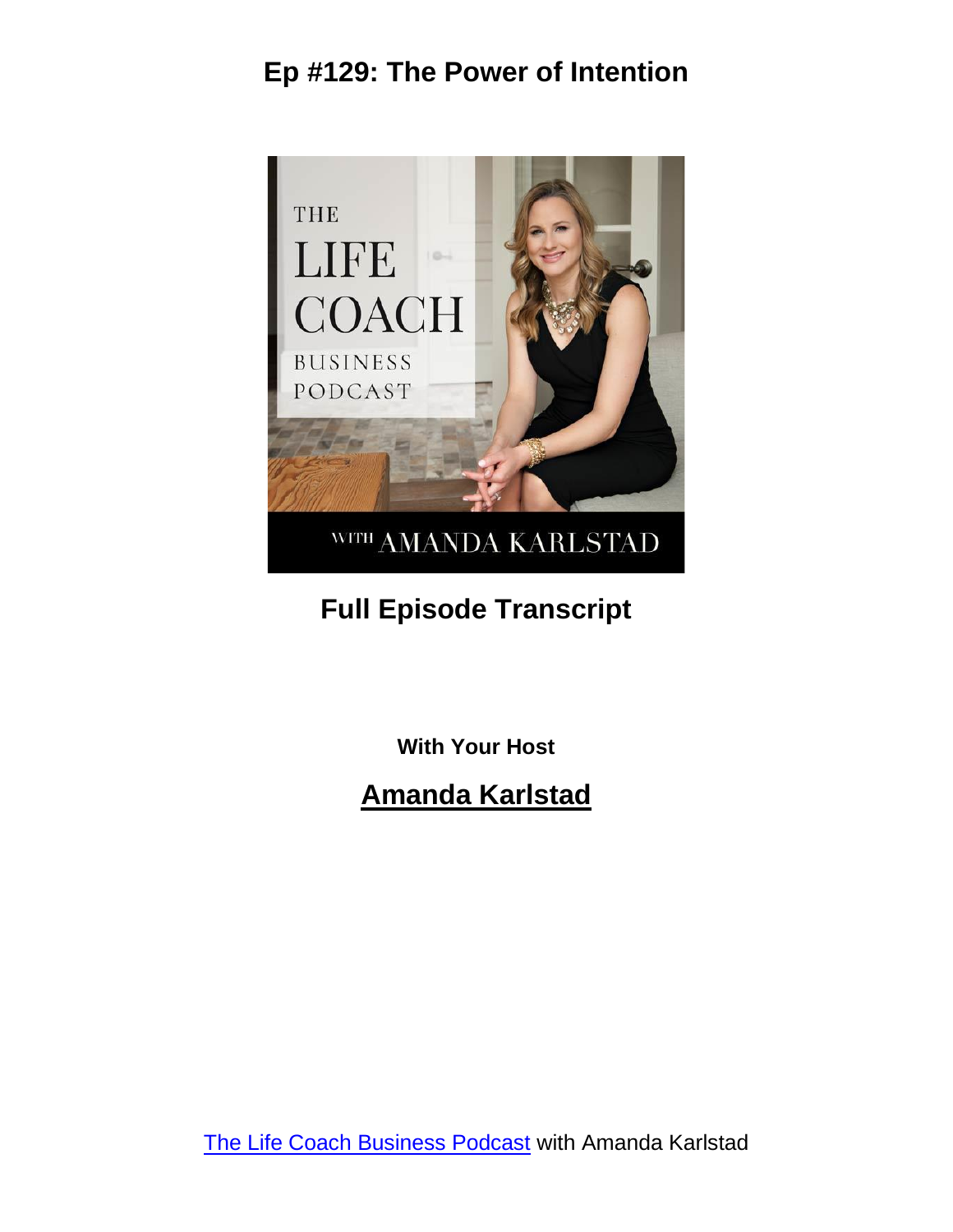You are listening to *The Life Coach Business Podcast* with Amanda Karlstad episode number 129.

Welcome to *The Life Coach Business Podcast*, a show for coaches who are ready to up-level their business and take their impact, leadership, and results to a whole new level. If you're ready to start taking powerful action and become the leader your business needs in order to grow and thrive, this show is for you. I'm your host, Amanda Karlstad, certified life and business coach, and entrepreneurial leadership expert. Now, let's get down to business.

Hello and welcome everyone. I hope you're doing amazing. I am doing fantastic. I just wrapped up my quarterly retreat for my high level clients. So clients who are in my High Level Mastermind. We got together last week and spent a couple of days together.

I have to tell you it was amazing. This retreat was so powerful, so full of powerful content and wisdom and coaching. Just so powerful in terms of the new levels of clarity that my clients were experiencing, the new levels of clarity surrounding their next level strategies, how they are literally going to take their businesses to the next level over the next several months.

One of the things that I observed that was so powerful is that so many of them have just so much more fully stepped into their next level themselves. So into that next level version of them that is going to create that success that is going to lead their business forward. I'm just so proud of them and the work that they're doing and what they're all creating in the world.

So it's just been a really amazing thing to witness. I just love that I get to do this work every day and work with such amazing clients. We have so many wins happening and clients who are doing just amazing things, who are creating their highest revenue months ever in the history of their business. We've had one client who recently just sold over \$90,000 in one month, which now has kind of put her into this new level where she's trending at a million dollar run rate.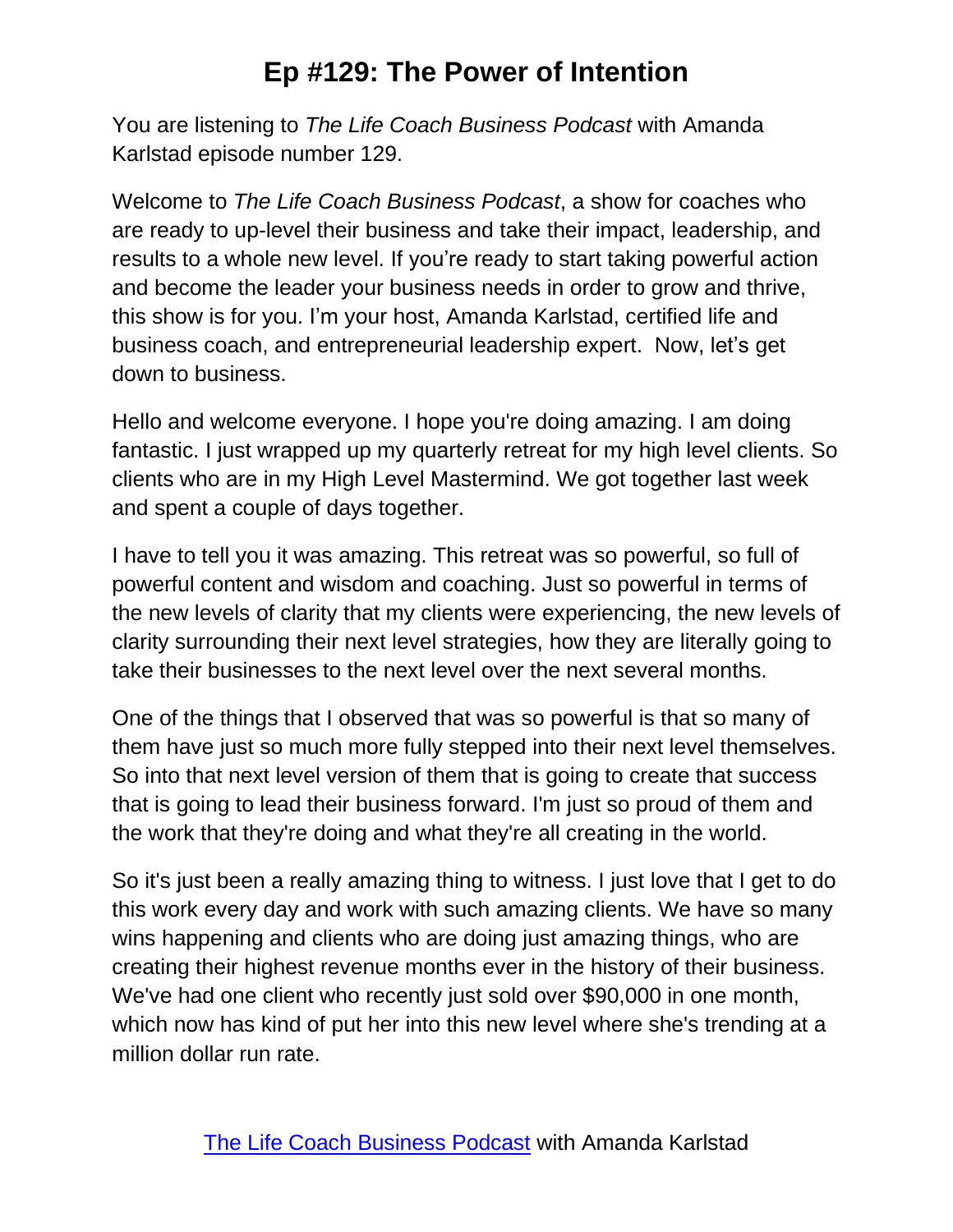We have clients who are doing their biggest, their most successful launches ever. Clients who are getting 500% return on their paid ad funnels. By the way, these are ad funnels and paid ad campaigns that I teach inside of my programs. I have step by step resources on how to implement this in your business. So we have clients who are doing that, are writing books, becoming published authors, launching podcasts. We even have a client who just recently landed, I kid you not her very own radio show. This has been a long term dream of hers. This literally just came about within just a few months of being in the program.

So it's just really been amazing to witness all of this transformation, and to witness all of these wins. I'm really in a place of awe with what is happening. I was thinking about today's podcast, and all of the amazing wins that are happening. You know coming off of the retreat for my High Level Mastermind clients, I really started to reflect and to think about what we're going to talk about today. That is the power of intention.

I want to talk to you all today about the power of intention and how important intention is when it comes to growing and scaling your business, and for what you're creating in the world. When I look at my clients, when I look at the amazing work that they're creating in the world and who they're becoming, it really is just blowing my mind.

So one of the things that I will share, and I've shared this before in various ways, is that this has also been a very clear intention of mine from the beginning. When I launched my business, when I launched my coaching practice, one of my intentions was to create a program, to create a container for my clients that truly helped them step into the highest version of themselves. In doing that, I also was very clear that I wanted to support these clients with the actual business strategies that they need in order to grow seven figure plus businesses.

So this has really been an intention of mine. A very clear intention of mine to create a community of the most successful coaches in the industry who are not only creating tremendous financial success, but who are also creating tremendous success in terms of who they become. Who they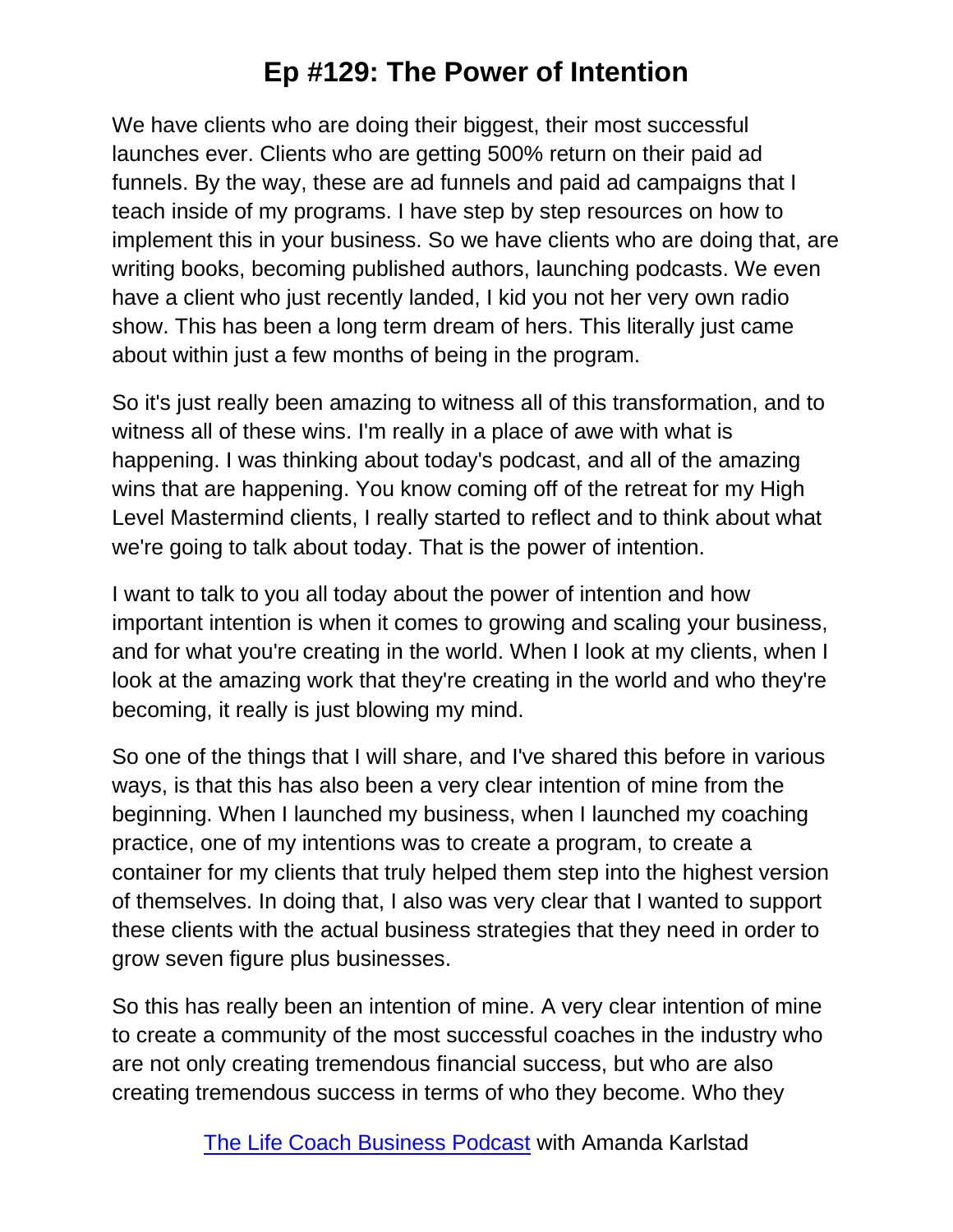become in the process of building a million dollar business, and the level of impact that they're able to make in the world through their work and through having the tools and the resources and the support, quite frankly, to actually do that.

So I've been very clear with my intention from the start that I wanted to create this container in my business. A very powerful container, a world class program that gives clients both the highest level in terms of the inner game support. So all of the mindset and all of the inner work, all of the inner shifting that has to happen. But also the most cutting edge successful and tangible business strategies that allow them to build their business to that seven figure and beyond level.

I have to tell you when I look at what is happening, I am so, so proud of them. I'm so proud of what they're creating and the successes that they're experiencing. I'm also really proud of what I've created. I truly believe that the work that we do, this work that I do with clients, the tools, the strategies, the support is the most powerful container for coaches who want to build million dollar plus businesses. I'm really, really proud of that.

I want to encourage you, if you've been listening to me for a while or if you're just listening to this podcast for the first time, welcome. If you're an established coach and you've created some level of success in your business. So that might mean you're working with clients on a one-on-one basis. Maybe you are booked out on a one-on-one basis. Maybe you have already launched some type of group program, and you know you're ready to go to the next level.

Then I truly want to invite you to build your million dollar business. I want to invite you to come join us. I have a very special opportunity for all of you. For those of you that are ready to do that work, to become a part of this amazing group of clients who are winning and becoming examples of what is possible each and every day. You can do that. The next step is just go to my website amandakarlstadcoaching.com. We're also going to link this up in the show notes.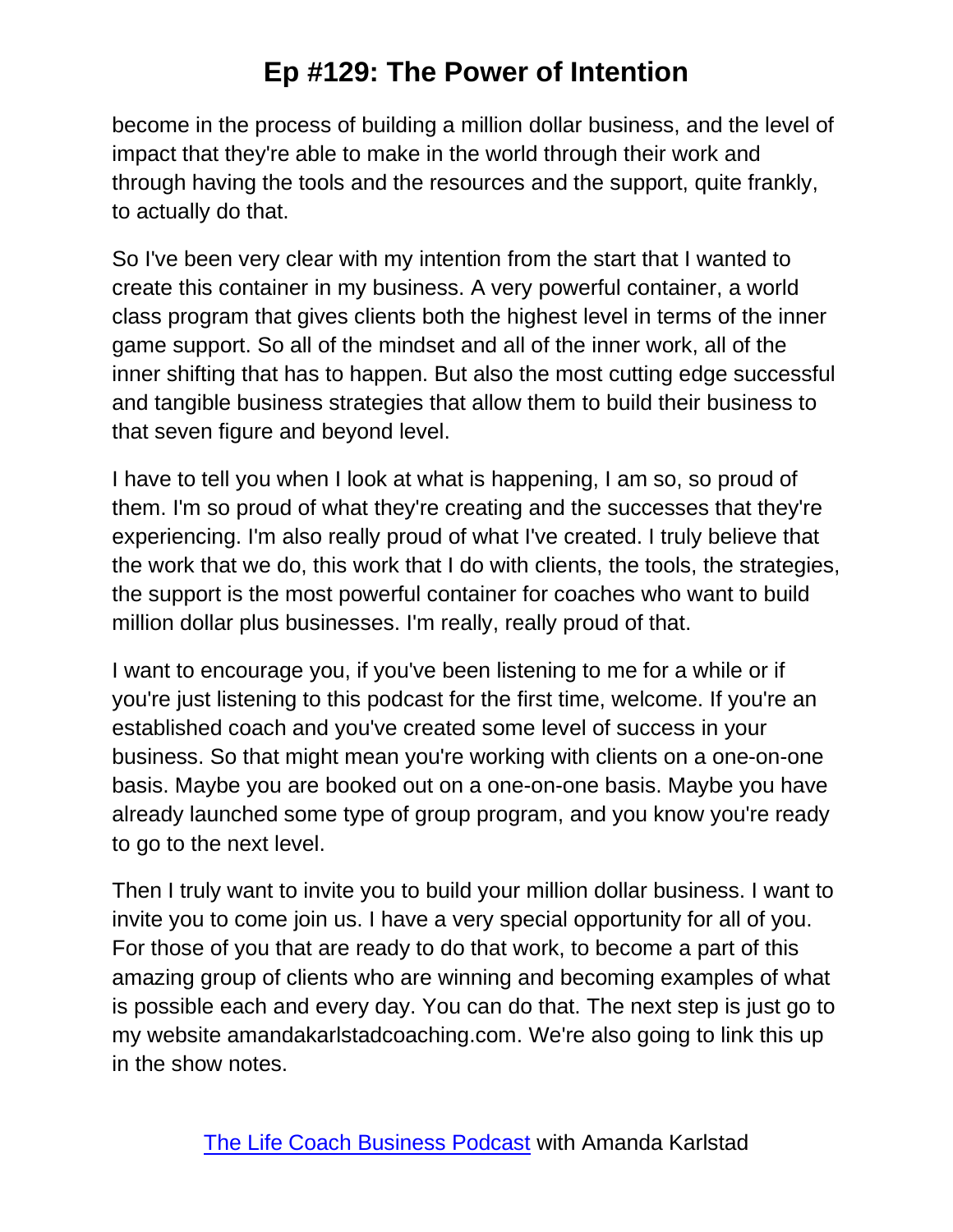But I really want to invite you to join us. I want to invite you to make this your year, your million dollar year. I want to invite you to this next level of yourself, to this next level of your business, and to truly become an example of what is possible. So, once again, we're going to link that up in the show notes. Go ahead. There's just a short application.

It is an application only program because of the caliber in this community, because of the support that is offered. I would love to have a conversation with you and help you put together your million dollar business plan for this year.

All right you all. Let's talk about the power of intention. So as I was saying, intention is something that when I look back over these past few years, when I look over these past couple of years, especially as my business has grown. What has been really interesting is to see how the intentions that I set early on, and I shared some of those with you, how I've been able to create those in my business and how I've been able to create a high level of intention in my life.

So this is something that I've learned about very early on in my own journey. I did a lot of work on this early on in my journey. One of my favorite teachers on this topic is Dr. Wayne Dyer. I know a lot of you might be familiar with him. He has a lot of work on this topic. One of my favorite books is his book *The Power of Intention*.

So when I look at where my life is today. When I look at where my business is today, what is really amazing for me to look at is that I can see just how powerful my intentions were in setting those very clear intentions early on in my business and setting those intentions early on as far as what I wanted my life to look like, how I've been able to, again, really bring that into my reality today.

So part of the reason why I wanted to bring this topic to you today is because recently I have been diving more into some intention work. I have been diving deep into really this next level of intention for my business, for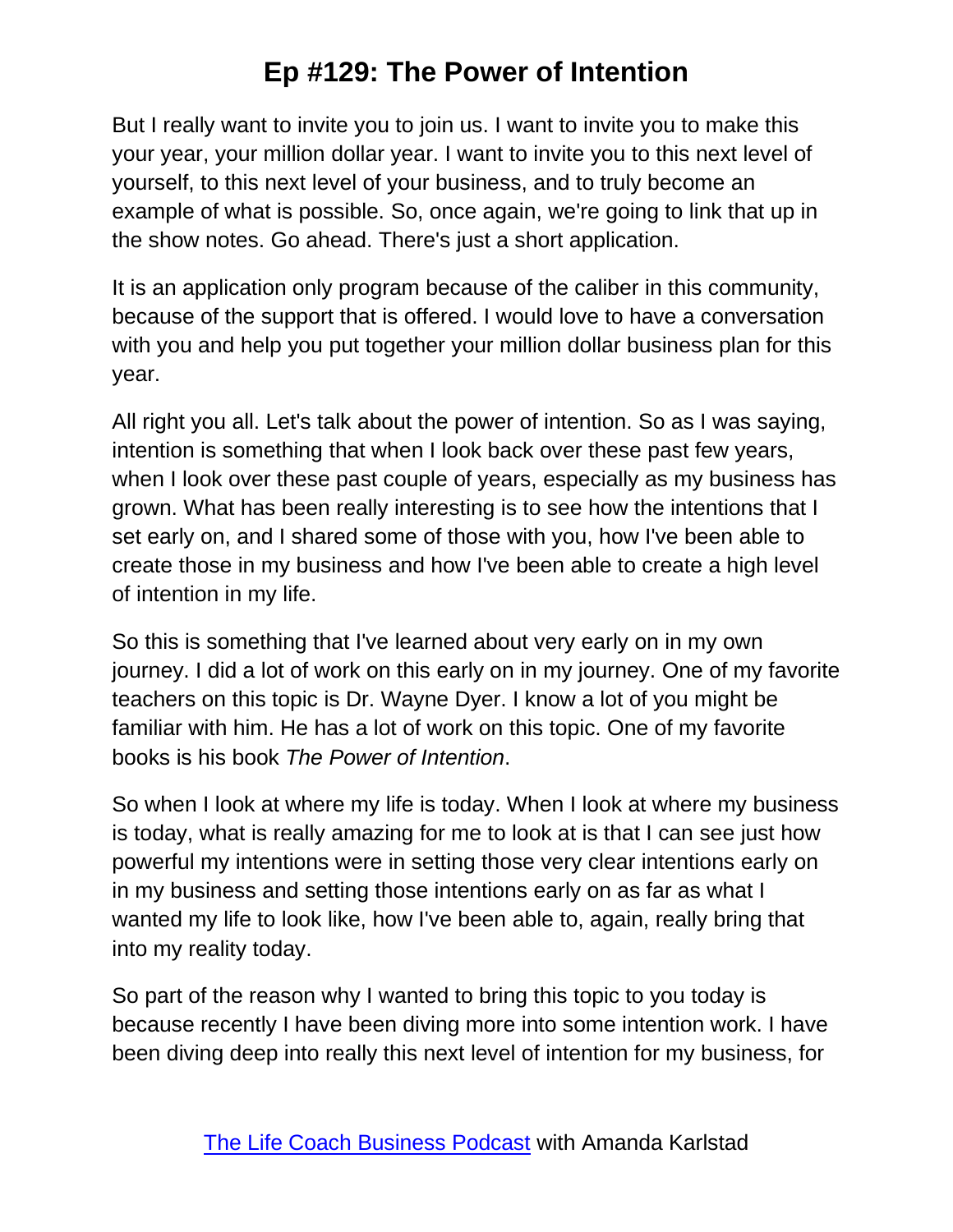myself, for my clients. I really started to think more and reflect more and think about the power of intention.

So I've been spending a lot of time with my own intention in terms of where I'm putting my energy, my focus, what I'm creating, where I'm planning to take the business over this next year and really over these next few years. So, so many things that I'm so excited about and really in the process of building.

So it's been a really relevant conversation for me. It's been a really important conversation, not only as I coach my clients through this process for them and for their businesses, but also in my own personal work that I'm doing right now in my own business.

So when I look at the definition of intention, one of the definitions that I think speaks most closely to what I really want to talk to you today about is this. It says an intention is an idea that you plan or intend to carry out. If you mean something, it's an intention. Your goal, your purpose, your aim is your intention. It's something you mean to do, whether you pull it off or not. An intention is an anticipated outcome that is intended or that guides your planned actions.

I think this last part of the definition in particular, where it says an intention is an anticipated outcome that is intended or that guides your planned actions, is extremely important for all of you listening. The reason it's so important is because I know that all of you listening are in the process of growing and scaling your own businesses.

Here's why this is so important. One of the things that I hear very often, and I see happen a lot is that when it comes to taking your business to the next level. So, for instance, looking at my high level clients. Typically, this is taking their business from where they're typically working with clients on a one-on-one basis, they have a full practice, they've reached that six figures, or they're trending towards that six figures. They're looking at launching a group program. They're really starting to move into a position where they're ready to scale.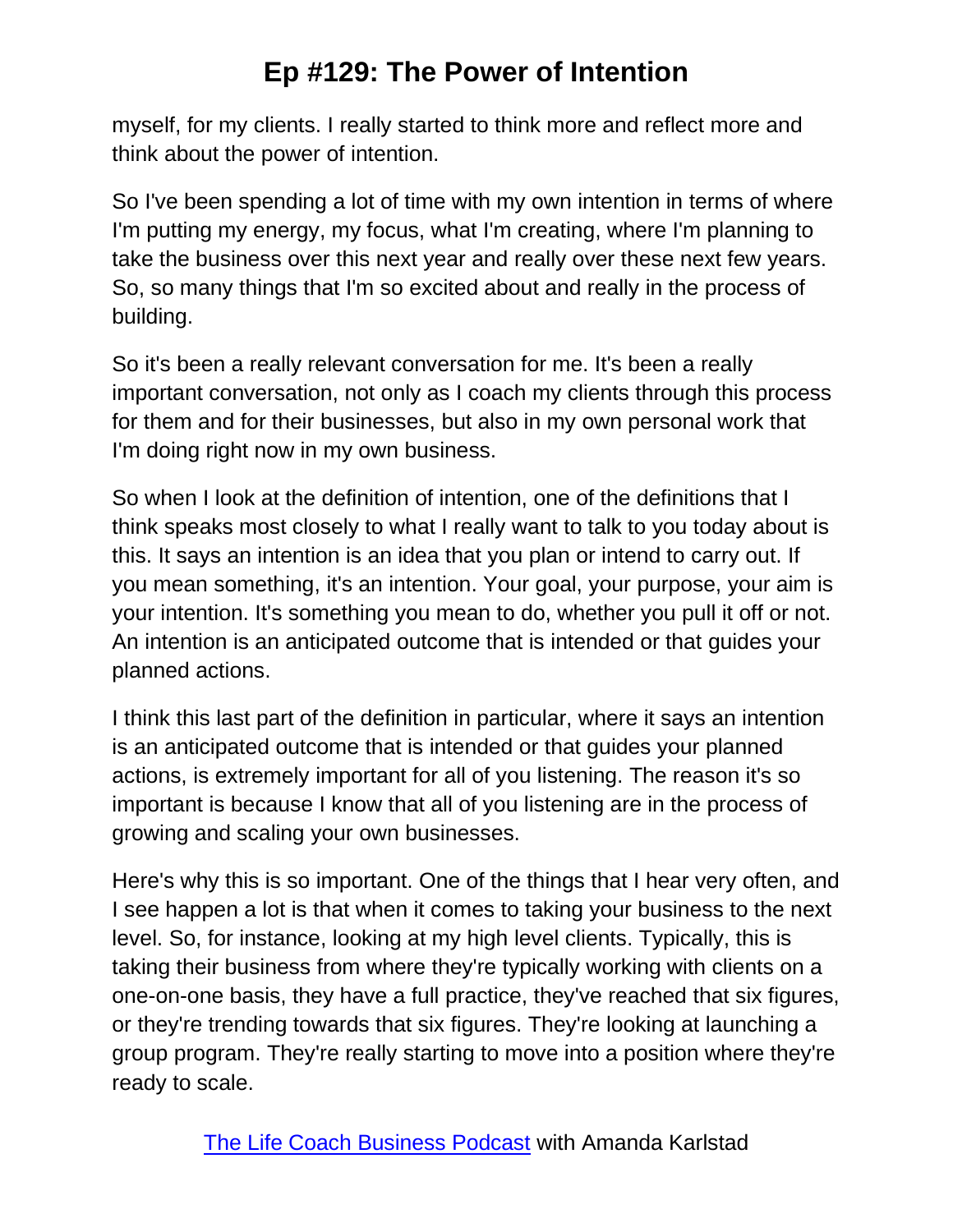I will also say this comes into play with my clients who are in my business accelerator program who are building to that first six figures who might have a handful of clients but are really looking to accelerate their growth and really build their business to their first six figures in the most accelerated way. But what happens is that there inevitably comes a point where the overarching question becomes what do I do next? It's one of the most common questions that I see, again, not only my clients ask when they come into my world, and it's a question that will inevitably come up over and over as the business grows.

I know that many of you are probably asking yourself the same question right now. As you start to build even more momentum in your business, the question of what do I do next on the surface seems like a very logical question. It's obviously a natural question. What I want to offer to all of you here is that it's also a very powerful question for you to answer. Depending on how you choose to answer that question is going to really dictate the results that you experience. How things go, essentially, in your business.

So this is why I believe that your intention when it comes to your business is vitally important. One of the most valuable skills that I think I have learned and that I now have the opportunity to coach all of my clients in my program on is the power of this in their own business. And continually coaching them on getting to and creating even deeper levels of intention in their businesses.

This is important because this ensures that the work that we're doing, whether from a mindset or an inner game perspective or from an external strategy perspective. It makes all of that work so much more powerful and enables them to really grow and scale in a very accelerated way.

Now, I know this seems like a simple concept on the surface. I will tell you it is. But when it comes to in the context of a business, what I have found is that when you are operating as the CEO of your business. When you as the business owner are required to make decisions every day in your business, where you as the leader of your business, you're likely the solopreneur that is doing all the things and wearing all the hats. Having real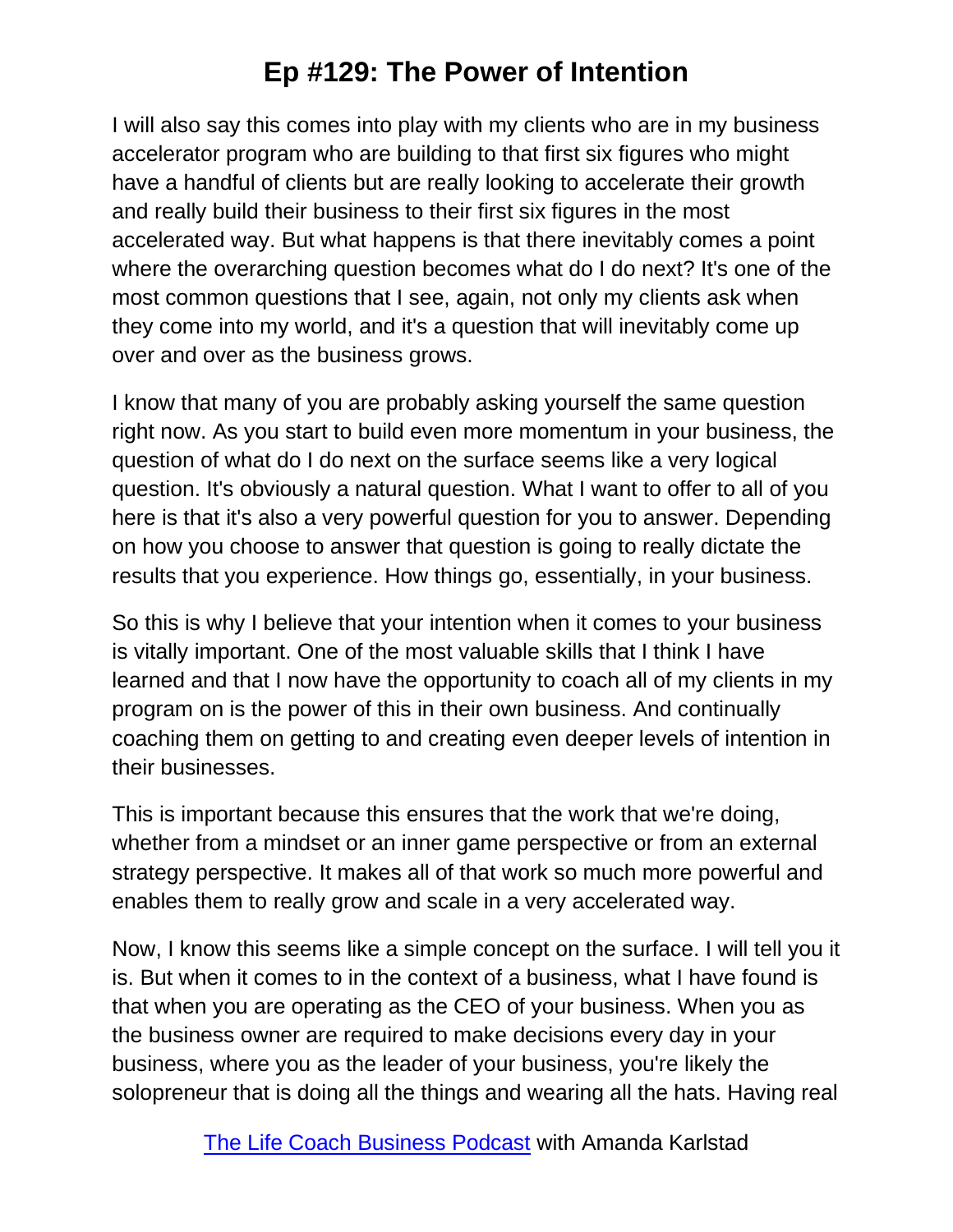clarity when it comes to your overall intention, the direction you are going in your business is so, so important.

Because what happens so quickly when you don't have intention, when you are not clear on your intention, and I see this happen over and over again, is that it's very easy to become distracted. It's very easy to start second guessing.

It's very easy to start getting distracted by all the different options, whether it's different tactics on how to grow the business or even second guessing decisions that you've already made in your business. It's really easy to start looking at your to do list and to feel a sense of overwhelm. It's so easy to lose focus on that intention, on that direction, on where you are intentionally wanting to go.

The truth is that clear intention builds and enables you to lead your business forward in a very intentional and clear way. So when this is happening, what happens is that when you lose intention, and some of you might be feeling this right now. What happens is that you start to feel stuck in your business. You start to lose momentum. You start to indulge in thoughts and beliefs that aren't serving your business growth.

So this is why I believe this is one of the most important skills that you can really cultivate as a business owner. One of the keys with this is that your level of intention, your level of clarity when it comes to your overall intention in your business is paramount. This is work that I have done myself throughout my journey. It's work I continue to do. It's work that I do on a daily basis.

So one of the keys with understanding your intention is not only considering the larger aspect of intention of where you're ultimately going, where you really want to take your business, but it's also the level of intention that you hold every single day. The level of intention that you hold every single day as you show up and you work on and in your business.

One of the practices that has helped me tremendously with this specifically is my practice of journaling. One of the things that I love to do that is part of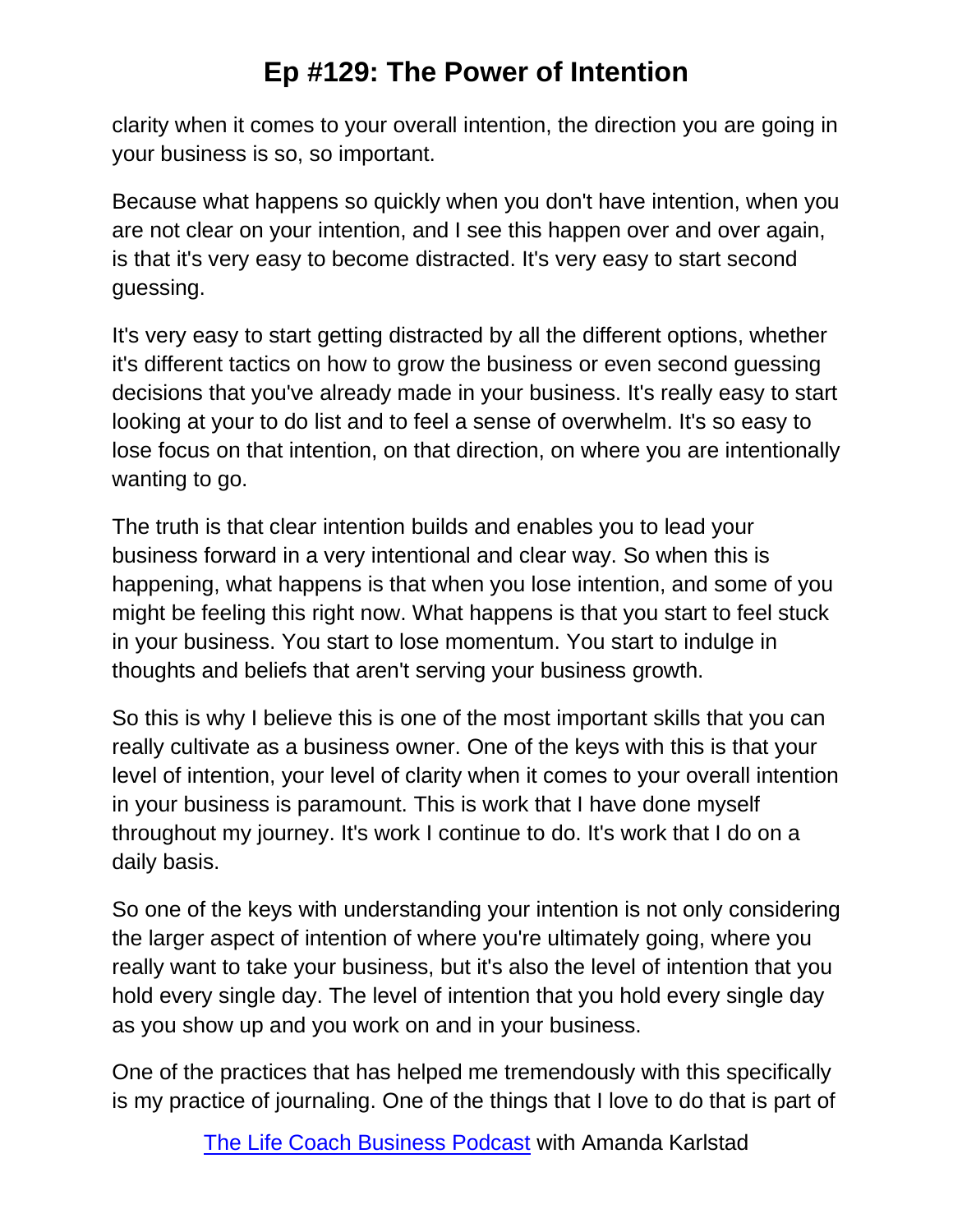my normal routine is to spend time journaling, is to write out my intentions, is to revisit my intentions. Even looking back through previous journal entries where I've written out intentions months, sometimes even years ago. Really being able to connect to and reconnect to my own intentions as much as possible.

I found that for me the more that I can connect with, the more that I can communicate, the more that I can spend time with that intention, the stronger and the clearer it becomes for me. When I'm in a place of clarity, when I have that level of clarity with that strong intention, what it does is it allows me to clearly align my daily, my weekly, my monthly, my quarterly priorities to those intentions.

So this has been and continues to be a very powerful practice for me personally. But I also want to talk about intention from the lens of the smaller things. What I mean by this is your level of intention when it comes to those things that maybe don't seem as big.

This is something that, again for me, I have found to come fairly easy to me. I found to be fairly natural in the way that I operate in my own life. Something that I have really experienced in my own life, and I think it's one of the reasons why many people have experienced my work to be very powerful, very potent, very precise. I do believe it's partly because I am highly attuned, and I'm very intentional about my business, about my work, about really most things in my life.

The reason for this is because I have experienced through, again, my own personal work, my own personal journey just how powerful having clear intention truly is in both life and in business. What I have learned is that it's not just about being intentional about your vision, about where you are taking things over the long term. Yes, that's very important, and that's absolutely a requirement.

But it's also being very intentional about the day to day. It's being very intentional about where you're choosing to put your focus. It's being very intentional about where you're spending your time as it relates to growing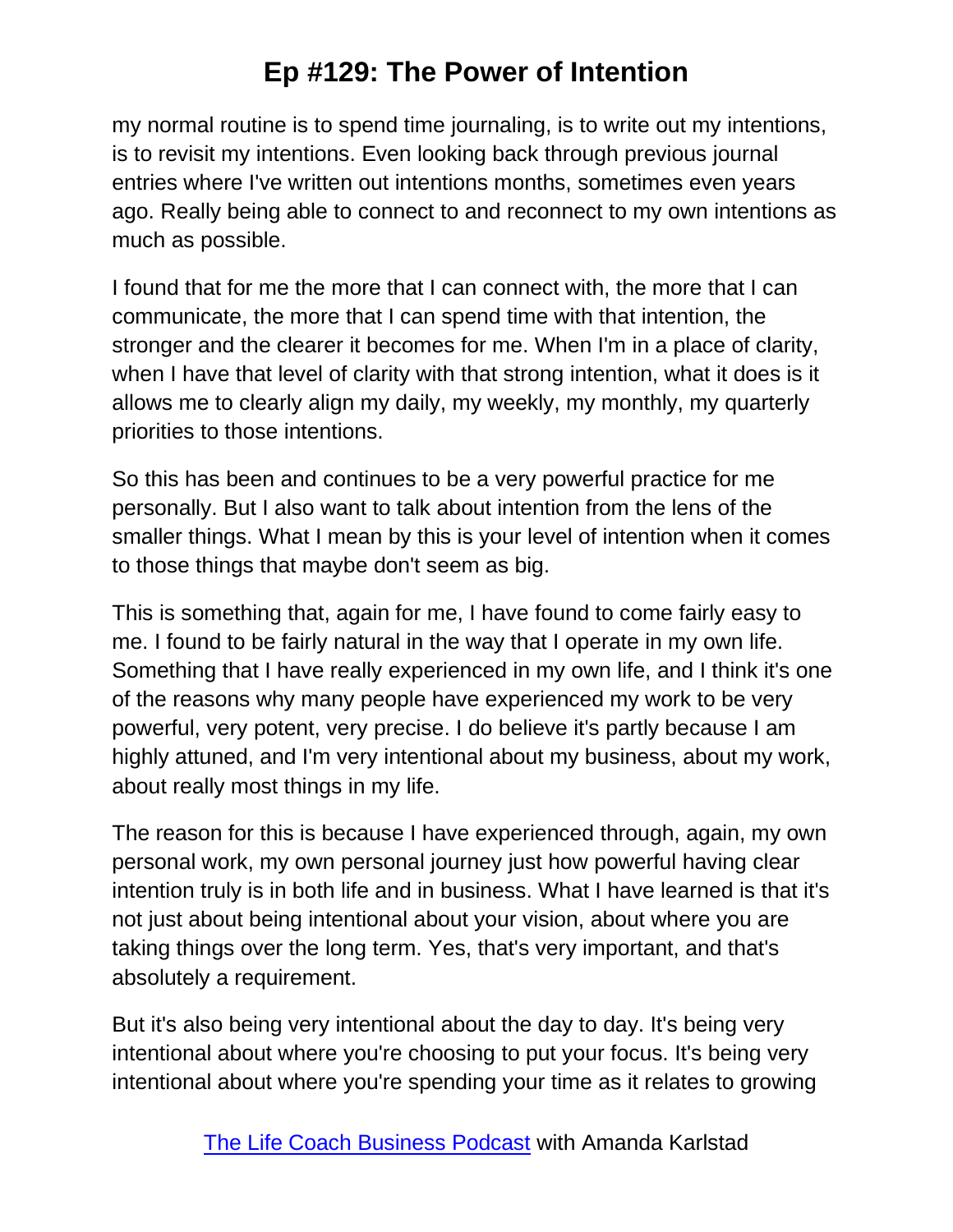your business, how you're scheduling your days, how you're scheduling your weeks, your year. It's being very intentional about what you're consuming on a daily basis.

One of my favorite quotes that I love and that I share with most of my clients that's really resonated for me is this. It says stand guard at the doorway of your mind. I love this quote because, to me, it really summarizes what it means to be truly intentional, and what I have experienced being truly intentional in my own life has required.

It's standing guard and being very intentional about where I'm putting my focus. It's standing guard and protecting the most powerful tool that I have, that we all have, which is our brain. It requires that I am intentional about what I choose to believe about myself, what I choose to believe about my business. It's standing guard and being very intentional about what I am creating, the content that I'm creating, and staying focused on that intention over the long term. Making sure that what it is that I am focusing on on the present is also in alignment with that long term goal.

It's also standing guard with the information and the inputs that I allow in. So it requires that I'm much more intentional about these inputs that I'm allowing into my space on a daily basis. So, for me, I have chosen that I stand guard at the doorway of my mind every day. That means I don't spend time or allow inputs that don't serve my work, that don't serve my clients, that don't serve my life, my business.

I'm very discerning about the inputs that I choose on a daily basis. About where it is that I do spend my time, about where it is that I do put my focus. It's also something that I will tell you I continually check in on. It's something that I have really developed an attunement toward. It's being highly selective with my brain, the most powerful tool that we have, and how I choose to use that tremendously powerful tool on a daily basis.

So this has been something that I have definitely worked on and honed over the years. It's something that, you know, you can see I've worked on with intention in my own life, in my own business. So for all of you listening,